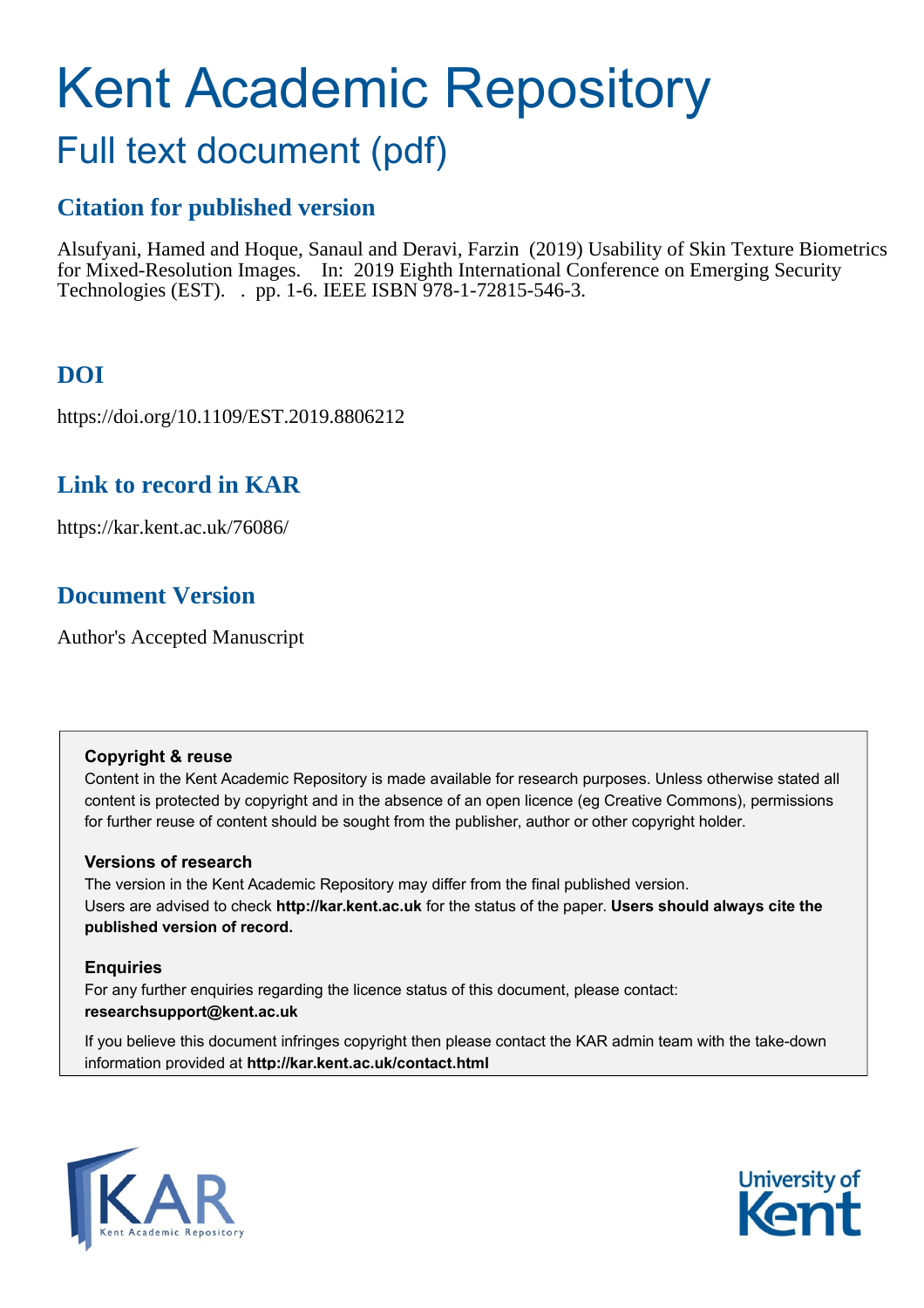# Usability of Skin Texture Biometrics for Mixed-Resolution Images

Hamed Alsufyani, Sanaul Hoque, and Farzin Deravi *School of Engineering and Digital Arts University of Kent* Canterbury, Kent, United Kingdom {ha324, s.hoque, f.deravi}@kent.ac.uk

*Abstract***—There is a growing demand for alternative biometric modalities that can handle various real world challenges such as recognising partially occluded individuals. Skin texture has been proposed as a potential alternative; however, such skin texture analysis can become difficult when captured images are at varying resolutions (due to different distances or devices). This paper explores the prospect of using mixed-resolution facial skin images as a source of biometric information. The four facial skin regions investigated here are the forehead, right cheek, left cheek, and chin which were selected because at least one of these are expected to be captured in real-world scenarios. The proposed framework first localises and assesses the usability of the extracted region of interest (ROI) for subsequent analysis. Local Binary Pattern (LBP) descriptors are then used for feature matching because of their reported effectiveness in extracting skin texture information. Experiments conducted using the XM2VTS database suggest that mixed resolution skin texture images can provide adequate information for biometric applications.**

#### *Keywords— skin texture, forensic biometrics, occlusion*

#### I. INTRODUCTION

In forensic applications, there is a growing demand for alternative biometric modalities that can handle various real world challenges such as recognising people from their partially occluded faces. Skin texture has been proposed as a potential alternative. As a standalone source of skin biometric information, a high resolution (HR) face image can be acquired at close range. However, several factors may degrade skin image resolution; for example, if the face is not close enough to the camera or the sensor is of low quality, the images will be in a lower resolution (LR). Use of such low resolution images means that system performance may be significantly degraded due to lack of details. Additionally, matching two skin images of the same individual captured from different distances/devices may also be challenging. For example, enrolled template images at high-resolution while the query image in low resolution or vice versa is likely to make the matching outcome less reliable. It is natural that with growing numbers of smartphone users and surveillance cameras, partial views of the faces are most likely be captured at different resolutions. Besides, only a small area of skin may be visible. It is therefore important to how the size or location of the skin patch may impact performance. Therefore, it is very important to be able to exploit all available information efficiently and adequately for successful person identification.

This work focuses mainly on investigating the use of skin texture features at varied resolutions to identify individuals and more importantly exploring how the proposed framework may perform best in difficult conditions (e.g. when using mixed-resolution images). The study contributes to the enhancement of skin-based biometric systems by exploring the impact of resolution in the use of facial skin images for people recognition.

#### II. BACKGROUND AND MOTIVATIONS

There are clear evidences that image resolution is crucial for the performance of biometric recognition systems [1]. For example, in identifying criminals by means of surveillance camera or cell phone face recognition, challenges that may affect system performance include expression, age, illumination, pose, occlusion, and distance. Particularly, matching two images of the same subject at different resolutions (e.g. due to different distances/sensors) is of interest in forensic applications. Some work has been reported on recognising faces in high-resolution and low-resolution images. LR images captured by surveillance cameras [2, 3] are often indistinct, making individuals difficult to recognise. Using traditional methods [4, 5], HR images usually provide more detail than LR. To exploit LR images, computer vision and machine learning researchers have employed a technique known as super-resolution (SR) to generate HR images from LR [6]. There are three categories of SR: learning-based, functional-interpolation, and reconstruction-based. Earlier works [8-10] achieved face recognition by applying SR to low resolution images. Studies, therefore, addressed this problem by introducing different SR algorithms [11, 12], but to date, most such studies have focused on identification of whole face images which are sometimes unavailable. All of the abovementioned methods explored only full-face recognition systems [7]. Also, low-resolution partial face images (e.g. captured from a distance) have not been considered.

Today, high quality facial images are easy to capture from different distances by using imaging devices such as highresolution cameras, phones, webcams, and other inexpensive computing resources. For example, pan-tilt-zoom (PTZ) cameras can capture a high resolution facial image from up to 12 meters, with automatic tracking and close-ups [13]. Face recognition systems are also developing rapidly with increasing access to high resolution equipment [9]. All of these factors facilitated this exploration of the use of a small part of the facial image (such as facial skin) to identify individuals at a non-fixed location/distance.

HR digital cameras have also facilitated sophisticated analysis of skin texture features, and research has confirmed that skin information extracted from a small part of the facial image can provide meaningful biometric information [14, 15]. It is opportune, then, to investigate the possibility of cross matching the skin information embedded in high- and lowresolution images. The present work investigated the use of skin texture features at different resolutions to identify an individual, assessing how the proposed framework performs in difficult conditions (e.g. using low-resolution images) and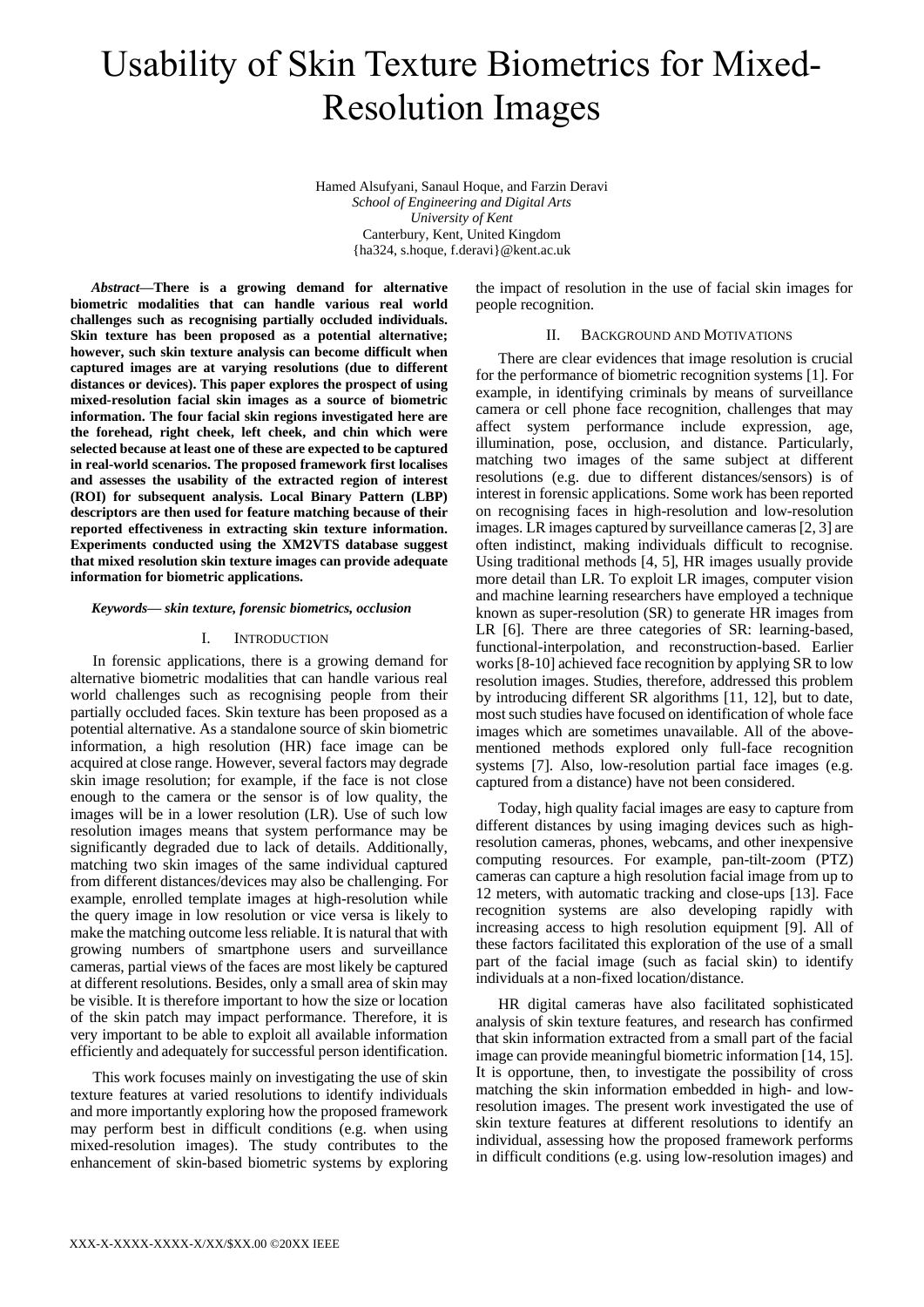

Fig. 1. The block diagram of the proposed skin-based recognition system

how image resolution affects recognition. The study contributes to the enhancement of skin-based biometric systems. This work reveals the relationship between resolution as well as the potential of facial skin images for human recognition.

#### III. GENERAL APPROACH OF THE PROPOSED SYSTEM

The work presented in this paper investigates the impact of varying resolution images on skin biometric systems, as well as how such images can be successfully used for biometric recognition/applications. As outlined in Fig. 1, the proposed system is composed of the following key steps: (i) pre-processing, including facial image acquisition, facial landmark detection and ROI localisation; (ii) skin purity assessment; (iii) feature extraction, (iv) classification. The following sections provide more details of each step.

#### *A. Facial Landmarks Detection and ROI Localisation*

All facial images were rotated so that eye-centres were horizontal. Facial landmarks were then extracted using the Chehra Face Tracker [16, 17]. This software identifies 59 points (49 facial landmarks and 10 eye landmarks) on frontal face images. In this study, facial landmarks such as eye corners, nose, and mouth corners have been used to automatically determine the four skin ROIs (forehead, right and left cheek, and chin).

Geometric measures were used for the localisation of the ROI. All relevant parameters were empirically determined for the XM2VTS database [18]. As the Chehra software does not provide a facial outline, a very conservative static ROI dimension for each skin region (i.e. forehead, right cheek, left cheek, and chin) was adopted. Details of the ROI localisation can be found in [14, 15].

#### *B. Generating Facial Images at Different Scale*

To simulate the effect of the distance between subject and camera, all facial images in the database were scaled to different resolutions. Commonly used methods of interpolation include nearest neighbour, bilinear interpolation, spline interpolation [19], and bicubic interpolation [20, 21]. Although nearest neighbour and bilinear interpolation seem computationally simple, serious blurring remains a problem for these methods. It is not obvious which interpolation method best is in terms of skin scale, however bicubic interpolation method is generally considered to achieve better results [22].

To investigate the impact of low-resolution imaging on skin texture information, all facial skin regions in this work were scaled down using bicubic interpolation technique with 4x4 neighbourhoods.

For all individuals in XM2VTS database, images were resized to different scales to simulate the varying resolution images. Specifically, for the results presented here, two datasets namely Dataset B and Dataset C were created by scaling the original images (Dataset A) by factors of 0.75 and 0.50 respectively. The 0.50 was chosen as the lowest due to the restriction imposed by the LBP parameters (*P*, *R*) when the skin features extracted. It also ensures that the ROI would contain sufficient pixels for the LBP operator in both neighbourhoods (*P*) and radius (*R*). Fig. 2 shows one example of scaled skin images extracted from the forehead region.

These three datasets were then utilised for biometric processing of each ROI (forehead, right cheek, left cheek, and chin). Table I shows the size range of the original ROIs and their reduced scale versions from the three datasets. The forehead region is obviously larger than the other skin regions. Both cheek region sizes are smaller, causing feature extraction methods to limited LBP parameters during processing. For example, the cheek region becomes too small, when resized using scaling factor 0.5, for effective representation by LBP.

#### *C. Skin Purity Analysis*

The skin purity assessment technique applied here was originally reported in [14]. The scheme implemented skin colour models to ascertain the level of purity of the extracted ROI. The reason for using colour based models is because skin colours are largely invariant to partial occlusion, scaling, pose and rotation and, thus, helpful in differentiating between skin pixels from other artefacts within a facial image. The images that exceeded the skin purity threshold were divided into *N* non-overlapping sub-regions to extract skin features



Fig. 2. Example of facial skin images and skin ROI at different scales

TABLE I. ROI SIZE RANGES AFTER BICUBIC INTER-POLATION USING DIFFERENT SCALING FACTORS

|                    | Dataset A                      | <b>Dataset B</b>               | Dataset C                      |  |  |
|--------------------|--------------------------------|--------------------------------|--------------------------------|--|--|
|                    |                                | <b>Scale factor</b>            |                                |  |  |
| <b>ROI</b>         | Original size<br>$(from-to)$   | $0.75$ -scale<br>$(from - to)$ | $0.50$ -scale<br>$(from - to)$ |  |  |
|                    | Range of ROI size (in pixels)  |                                |                                |  |  |
| Forehead           | 49 x 122-79 x 97               | $37 \times 92 - 59 \times 148$ | $25 \times 61 - 40 \times 99$  |  |  |
| <b>Right Cheek</b> | $24 \times 24 - 56 \times 57$  | $18 \times 18 - 42 \times 43$  | $12 \times 12 - 28 \times 29$  |  |  |
| Left Cheek         | $24 \times 24 - 56 \times 57$  | $18 \times 18 - 42 \times 43$  | $12 \times 12 - 28 \times 29$  |  |  |
| Chin               | $23 \times 41 - 67 \times 120$ | $17 \times 31 - 50 \times 90$  | $12 \times 21 - 34 \times 60$  |  |  |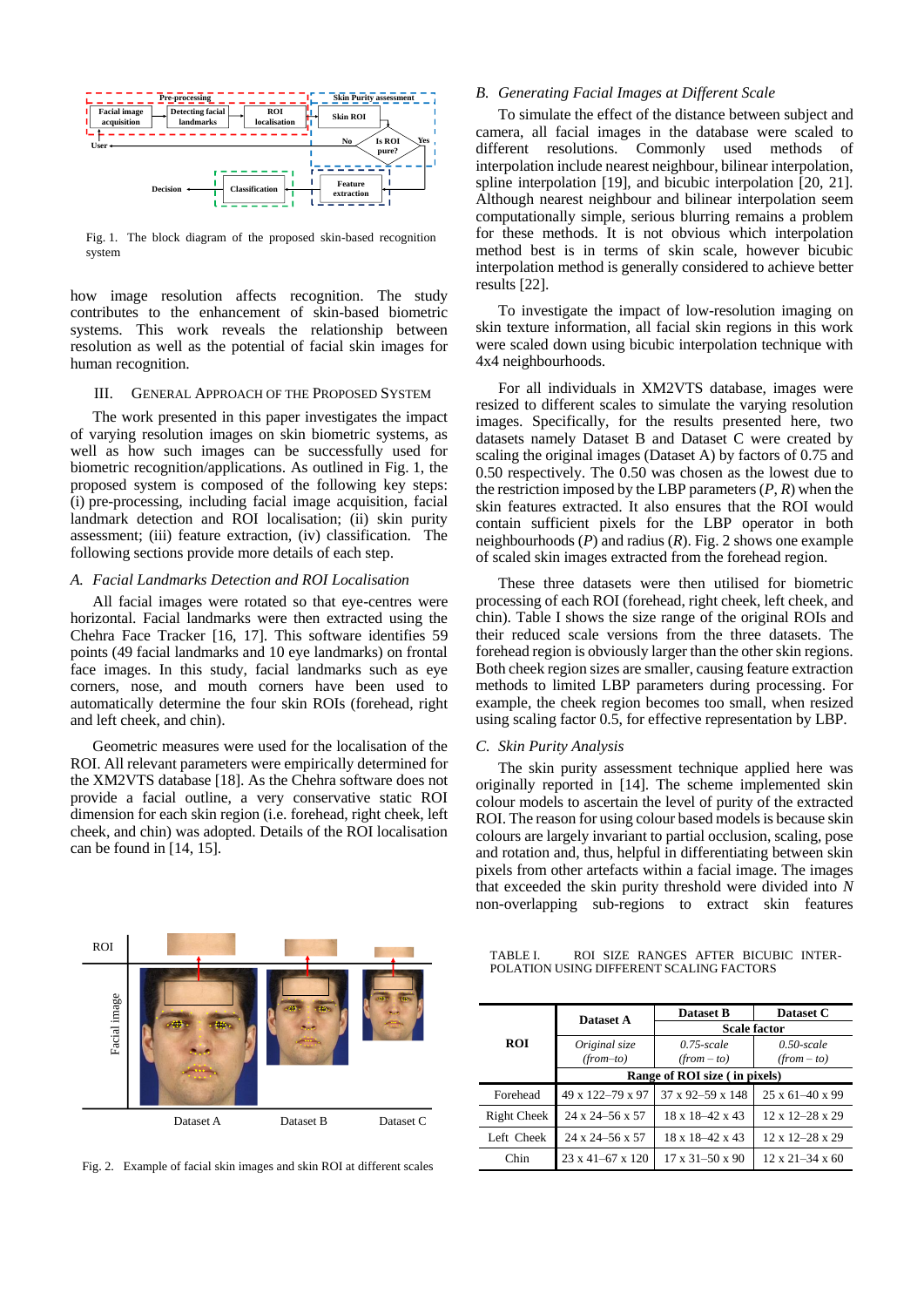separately from each of those sub-regions. Finally, all subregional features were concatenated to form a single feature vector.

#### *D. Feature Extraction and Classification*

LBP histogram has been used for feature extraction as it provided more reliable skin features. In order to match LBP feature vectors provided by multiple operators with different (*P*, *R*) values and different skin image resolutions, all feature sets were normalised using the following formula:

$$
f'_i = \frac{f_i}{\sum_{i=1}^n f_i} \tag{1}
$$

where  $f_i$  is the feature component before normalising;  $f_i'$  is the normalised feature vector; and  $n$  is the dimension of the feature vector.

A *k*-Nearest-Neighbour (*k*-NN) classifier has been used for feature classification. The *k* value was chosen based on the performances achieved during trials.

#### IV. EXPERIMENTAL RESULTS AND DISCUSSIONS

This section presents the experimental results and their interpretations. The face images were taken from the XM2VTS database for these experiments. Desired ROIs were automatically localised and segmented using the facial landmarks detected using the Chehra software. In the XM2VTS database, the software could detect landmarks in only 1,128 of the available images, marking all four images for 274 of the 295 available individuals.

Preliminary analysis found that the size of the LBP neighbourhood parameter (*P*) has less influence on biometric performance, but the changes in the LBP radius (*R*) clearly affected performance. So, the experiment reported in this paper only used 8 neighbourhoods  $(P = 8)$  while the radius  $(R)$ was varied to determine the best values for each image scale. All LBP feature vectors were normalised using (1).

#### *Experiment 1: The Effect of Resolution on Recognition*

The first experiment had two objectives: (i) to investigate the usability of low-resolution skin images in biometric systems and (ii) to explore the impact of low-resolution images on overall skin-based biometric performance. Both the training and the test sets images here were of the same resolution.

The LBP descriptor extracts skin features from ROI with parameters  $P = 8$  and  $R = n$ , where *n* varied between 1 and 5. LBP features were extracted for all different resolutions, and feature vectors were normalised. The experimental protocol used three skin images from each person as a training set; the remaining images were used for testing, with the same *R* value for both training and test sets.

Figs. 3–6 show the recognition rates for the various skin regions of interests at different resolutions, for different *R* values. Different *R* values were found optimum for different ROI as well as for datasets with differing resolutions.

For the forehead skin region, 5 was the optimal value of *R* for the Dataset A and the Dataset B. The optimal value of *R* was 3 for the Dataset C indicating that for low-resolution skin images, it is perhaps preferable to extract LBP features using a small *R* value. Owing to the relative size of the cheek regions, LBP with *R*=2 delivered the best performance for



Fig. 3. Recognition rates for forehead region at different resolutions



Fig. 4. Recognition rates for right cheek region at different resolutions



Fig. 5. Recognition rates for left cheek region at different resolutions



Fig. 6. Recognition rates for chin region at different resolutions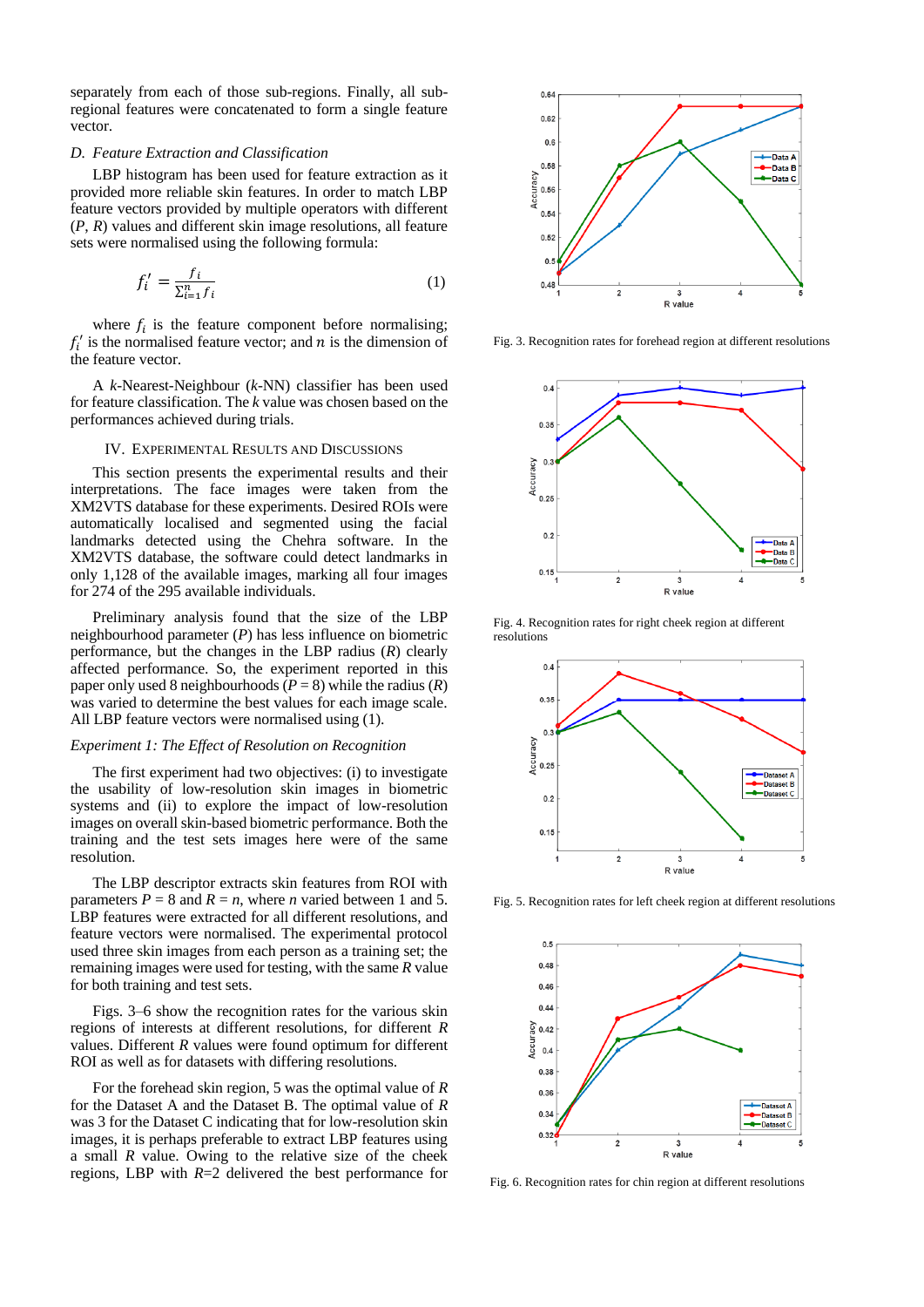both. For the chin region, *R*=4 yielded the best performance for features extracted from Dataset A and Dataset B.

These results confirm that LBP's radius parameter *R* plays a vital role in extracting discriminating skin information for people recognition. Looking more closely, these results indicate that biometric skin information can be obtained using an appropriate feature extraction method even at mixed resolution scenarios. Planar skin surfaces such as the forehead and chin regions achieved significantly better recognition performance compared to the less-planar cheek regions. While recognition rates for the cheek regions were below 0.40, the forehead region achieved the highest recognition rate of above 0.60. This difference of almost 0.20 in recognition rates suggests the usability of the forehead skin region even at low resolution for biometric purposes.

#### *Experiment 2: The Effect of Mismatched Resolution between the Enrolment and Verification*

The objective of Experiment 2 was to investigate recognition of individuals from skin images captured at different resolutions from the enrolment set. In real-world scenarios, resolutions of the face images captured from different distances or by different devices may often differ from template samples. In this experiment, the training and test sets are at different resolutions. To optimise the value of R, different values were analysed.

As the forehead region provided the best results for identification in Experiment 1, only this region is investigated in Experiment 2. Figs. 7 to 9 show the recognition accuracy rates achieved using different LBP parameter settings for different combinations of train-test resolutions for the forehead region. These results show that the system naturally performed better when high-resolution images (in this experiment, Dataset A or Dataset B) were used in both training



Fig.7. Recognition rates with different training and test set R values for matching different resolutions of forehead skin images. The protocol was to train with Dataset A and test using (a) Dataset B and (b) Dataset C

and testing. The system also performed quite well when lowresolution images (Dataset C) were used for testing. However, when low-resolution images were used in enrolment, the performances deteriorated significantly. In addition, images



Fig.8 Recognition rates with different training and test set R values for matching different resolutions of forehead skin images. The protocol was to train with Dataset B and test using (a) Dataset A, and (b) Dataset C



Fig.9 Recognition rates with different training and test set R values for matching different resolutions of forehead skin images. The protocol was to train with Dataset C and test using (a) Dataset A and (b) Dataset B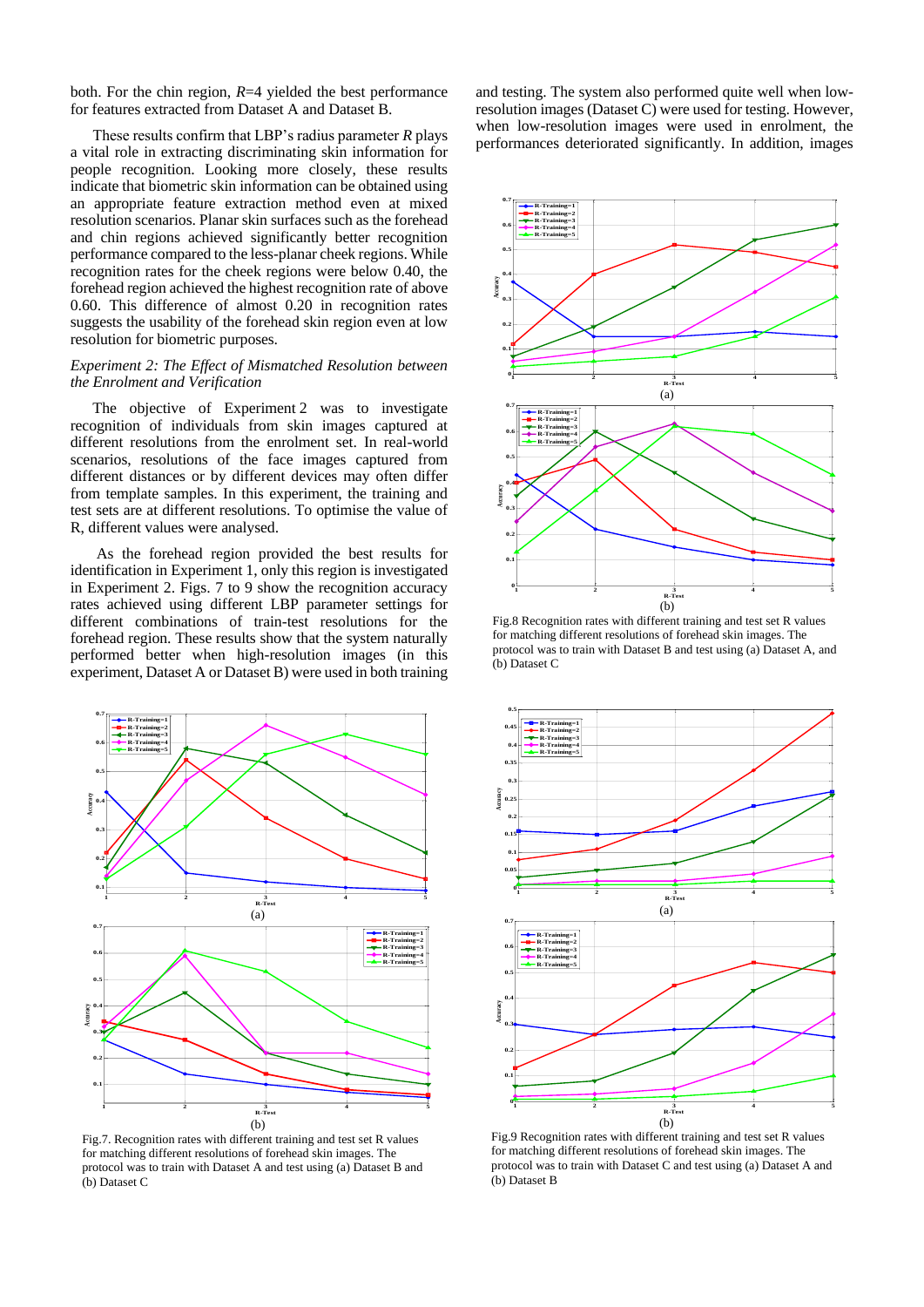TABLE II. BEST RECOGNITION RATES ACHIEVED WITH DIFFERENT *R* VALUES FOR TRAINING AND TEST SETS WHEN MATCHING IMAGES ARE AT DIFFERENT SCALES

| <b>ROI</b> | <b>Experimental</b><br>protocol |                       | R values                         | <b>Recognition rates</b> |         |
|------------|---------------------------------|-----------------------|----------------------------------|--------------------------|---------|
|            | <b>Training</b><br>images       | <b>Test</b><br>images | $(R_{training},$<br>$R_{test}$ ) |                          |         |
|            |                                 |                       |                                  |                          | overall |
| Forehead   | Dataset A                       | Dataset B             | (4,3)                            | 0.66                     | 0.64    |
|            |                                 | Dataset C             | (5,2)                            | 0.61                     |         |
|            | Dataset B                       | Dataset A             | (3,5)                            | 0.60                     | 0.62    |
|            |                                 | Dataset C             | (4,3)                            | 0.63                     |         |
|            | Dataset C                       | Dataset A             | (2,5)                            | 0.49                     | 0.53    |
|            |                                 | Dataset B             | (3,5)                            | 0.57                     |         |

that were close in resolution (e.g. Dataset A vs Dataset B or Dataset B vs Dataset C) yielded better recognition rates.

It should also be noted that optimisation of LBP parameters was very important in securing high recognition rates. For example, high-resolution skin images favour larger values of *R* (e.g.,  $R = 4$  or  $R = 5$ ) while low-resolution images favour smaller values of *R* (e.g.,  $R = 2$ ). These results also suggest that high-resolution images are preferable for enrolment for individual recognition.

Form these observations, it can be seen that extracting skin features using a single value of *R* may not capture sufficient biometric information when the training and test images differ in resolution. As the resolution of the skin regions may be highly variable, it may be advisable to incorporate adaptive sets of LBP parameters during the feature extraction to represent the skin ROI. Table II summarises the sets of *R* values that generated high recognition rates for different mixed resolution scenarios for the forehead images. It can be seen that, for forehead region, 4 and 5 are the best *R* values for Dataset A; 3 and 4 are the best for Dataset B; and 2 and 3 are the best for Dataset C, irrespective of whether the images were used for training or testing. It may therefore be advisable to extract multiple features using a subset of optimised LBP parameters from the enrolled images (appropriate for its resolution). This will ensure that optimal matching is likely even if the test resolution is uncertain. Similarly, multiple test features can also be extracted to address if the enrolment dataset resolution is variable. The rightmost column of Table II shows the overall accuracy if such measure is incorporated.

#### V. CONCLUSIONS

This paper explores the effects of mixed image resolution on skin biometrics. The results suggest that skin images remain usable as a source of biometric information even when images of different resolution are used during training and testing. One notable finding was that the LBP, based on a fixed value of R, is not always the best option for analysing multiresolution skin images and scale changes. It is also found that LBP features using multiple parameters can deliver better recognition performance in such mixed-resolution scenarios. Future work will explore scenarios where the capture conditions are even less constrained such as those covered in the LFW database [23] by dynamically adapting feature capture parameters.

#### **REFERENCES**

- [1] J. Neves, F. Narducci, S. Barra, and H. Proença, "Biometric recognition in surveillance scenarios: a survey," *Artificial Intelligence Review*, Springer, vol. 46(4), pp. 515-541, December 2016.
- [2] L. An and B. Bhanu, "Face image super-resolution using 2D CCA," *Signal Processing*, Elsevier, vol. 103, pp. 184-194, October 2014.
- [3] Z. Wang, Z. Miao, Q. M. J. Wu, Y. Wan, and Z. Tang, "Low-resolution face recognition: a review," *The Visual Computer*, Springer, vol. 30(4), pp. 359-386, April 2014.
- [4] M. S. Bartlett, J. R. Movellan, and T. J. Sejnowski, "Face recognition by independent component analysis," *IEEE Transactions on Neural Networks*, vol. 13(6), pp. 1450-1464, November 2002.
- [5] J. Ruiz-del-Solar and P. Navarrete, "Eigenspace-based face recognition: a comparative study of different approaches," *IEEE Transactions on Systems, Man, and Cybernetics, Part C (Applications and Reviews)*, vol. 35(3), pp. 315-325, August 2005.
- [6] C.-Y. Yang, C. Ma, and M.-H. Yang, "Single-image super-resolution: A benchmark," in *Proc. of 13th European Conference on Computer Vision (ECCV 2014)*, Zurich, Switzerland, vol. LNCS 8692, Part IV, pp. 372-386, September 2014.
- [7] J. Jiang, C. Chen, J. Ma, Z. Wang, Z. Wang, and R. Hu, "SRLSP: A face image super-resolution algorithm using smooth regression with local structure prior," *IEEE Transactions on Multimedia*, vol. 19(1), pp. 27-40, January 2017.
- [8] G. Dedeoglu, T. Kanade, and J. August, "High-zoom video hallucination by exploiting spatio-temporal regularities," in *Proceedings of the IEEE Computer Society Conference on Computer Vision and Pattern Recognition (CVPR 2004)*, 27 June-2 July 2004, Washington, DC, USA. Vol.2, pp. II-151-II-158.
- [9] Y. M. Lui, D. Bolme, B. A. Draper, J. R. Beveridge, G. Givens, and P. J. Phillips, "A meta-analysis of face recognition covariates," in *IEEE 3rd International Conference on Biometrics: Theory, Applications, and Systems (BTAS'09)*. Washington, DC, USA, pp. 1-8, September 2009.
- [10] W. W. W. Zou and P. C. Yuen, "Very low resolution face recognition problem," *IEEE Transactions on Image Processing*, vol. 21(1), pp. 327-340, January 2012.
- [11] J. D. van Ouwerkerk, "Image super-resolution survey," *Image and Vision Computing*, Elsevier, vol. 24(10), pp. 1039-1052, October 2006.
- [12] K. Jia and S. Gong, "Generalized face super-resolution," *IEEE Transactions on Image Processing*, vol. 17(6), pp. 873-886, June 2008.
- [13] U. Park, H.-C. Choi, A. K. Jain, and S.-W. Lee, "Face tracking and recognition at a distance: A coaxial and concentric PTZ camera system," *IEEE Transactions on Information Forensics and Security*, vol. 8(10), pp. 1665-1677, October 2013.
- [14] H. Alsufyani, S. Hoque, and F. Deravi, "Exploring the Potential of Facial Skin Regions for the Provision of Identity Information," in *Procceedings of the 7th International Conference on Imaging for Crime Detection and Prevention (ICDP-16)*, Madrid, Spain, pp. 1-6, November 2016.
- [15] H. Alsufyani, S. Hoque, and F. Deravi, "Automated skin region quality assessment for texture-based biometrics," in *Seventh International Conference on Emerging Security Technologies (EST)*, Canterbury, UK, pp. 169-174, September 2017.
- [16] A. Asthana, S. Zafeiriou, S. Cheng, and M. Pantic, "Incremental face alignment in the wild," in *Proceedings of the IEEE Conference on Computer Vision and Pattern Recognition (CVPR)*, Columbus, Ohio, USA, pp. 1859-1866, June 2014.
- [17] Intelligent Behaviour Understanding Group (iBUG), "Chehra Face  $(CVPR 2014)$ ." [Online]. Available: https://ibug.doc.ic.ac.uk/resources/chehra-tracker-cvpr-2014/ (Last Accessed: 2015).
- [18] K. Messer, J. Matas, J. Kittler, J. Luettin, and G. Maitre, "XM2VTSDB: The extended M2VTS database," in *Proc. 2nd International Conference on Audio and Video-based Biometric Person Authentication (AVBPA '99)*, Washington, D.C., USA, pp. 72-77, March 1999.
- [19] M. Unser, A. Aldroubi, and M. Eden, "Fast B-spline transforms for continuous image representation and interpolation," *IEEE*